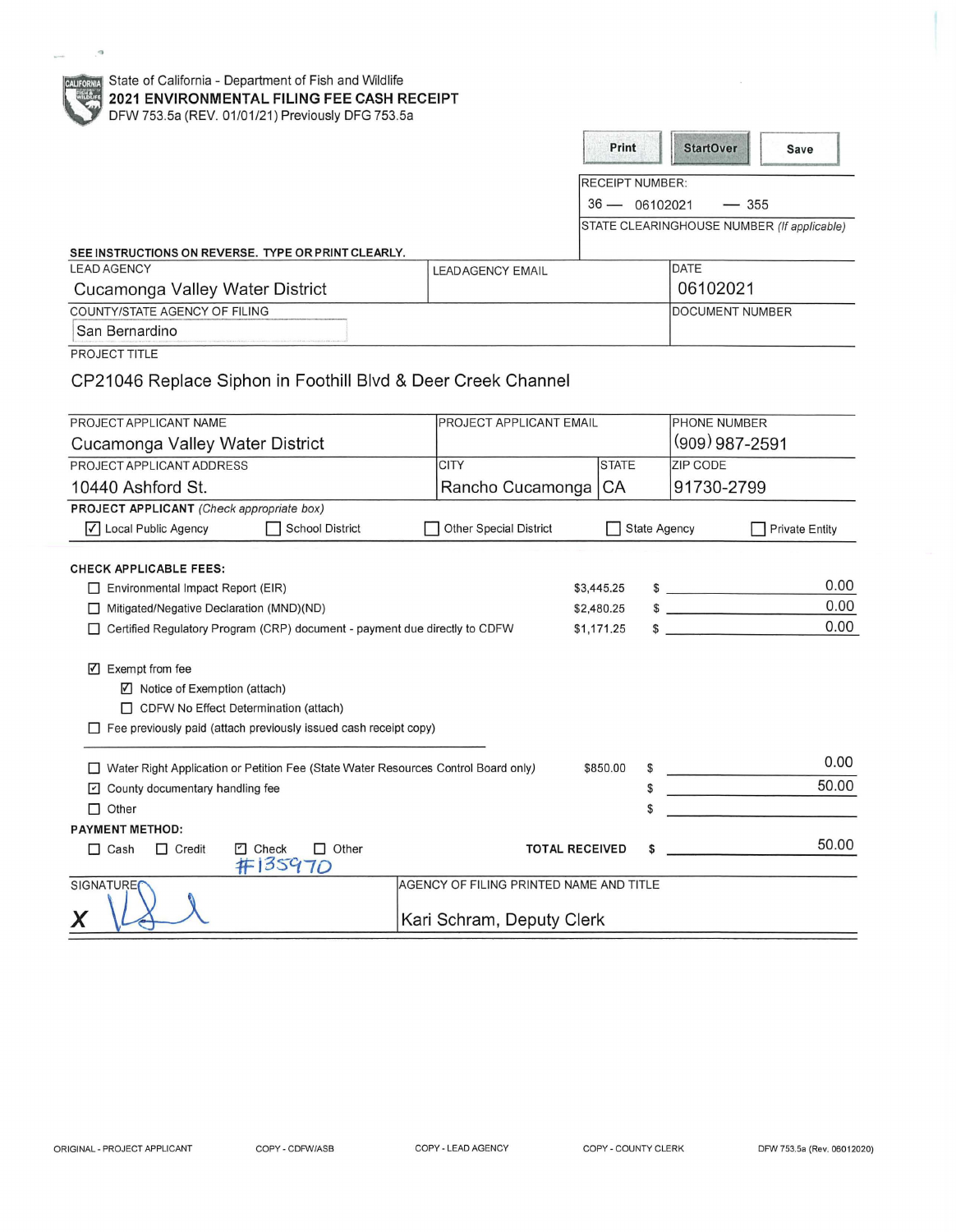$\label{eq:2.1} \mathcal{L}(\mathcal{L}) = \mathcal{L}(\mathcal{L}) \mathcal{L}(\mathcal{L}) = \mathcal{L}(\mathcal{L}) \mathcal{L}(\mathcal{L})$ 

 $\mathcal{L}(\mathcal{L})$  and  $\mathcal{L}(\mathcal{L})$  .

 $\label{eq:2.1} \mathcal{L}(\mathcal{L}^{\mathcal{L}}_{\mathcal{L}}(\mathcal{L}^{\mathcal{L}}_{\mathcal{L}})) \leq \mathcal{L}(\mathcal{L}^{\mathcal{L}}_{\mathcal{L}}(\mathcal{L}^{\mathcal{L}}_{\mathcal{L}})) \leq \mathcal{L}(\mathcal{L}^{\mathcal{L}}_{\mathcal{L}}(\mathcal{L}^{\mathcal{L}}_{\mathcal{L}}))$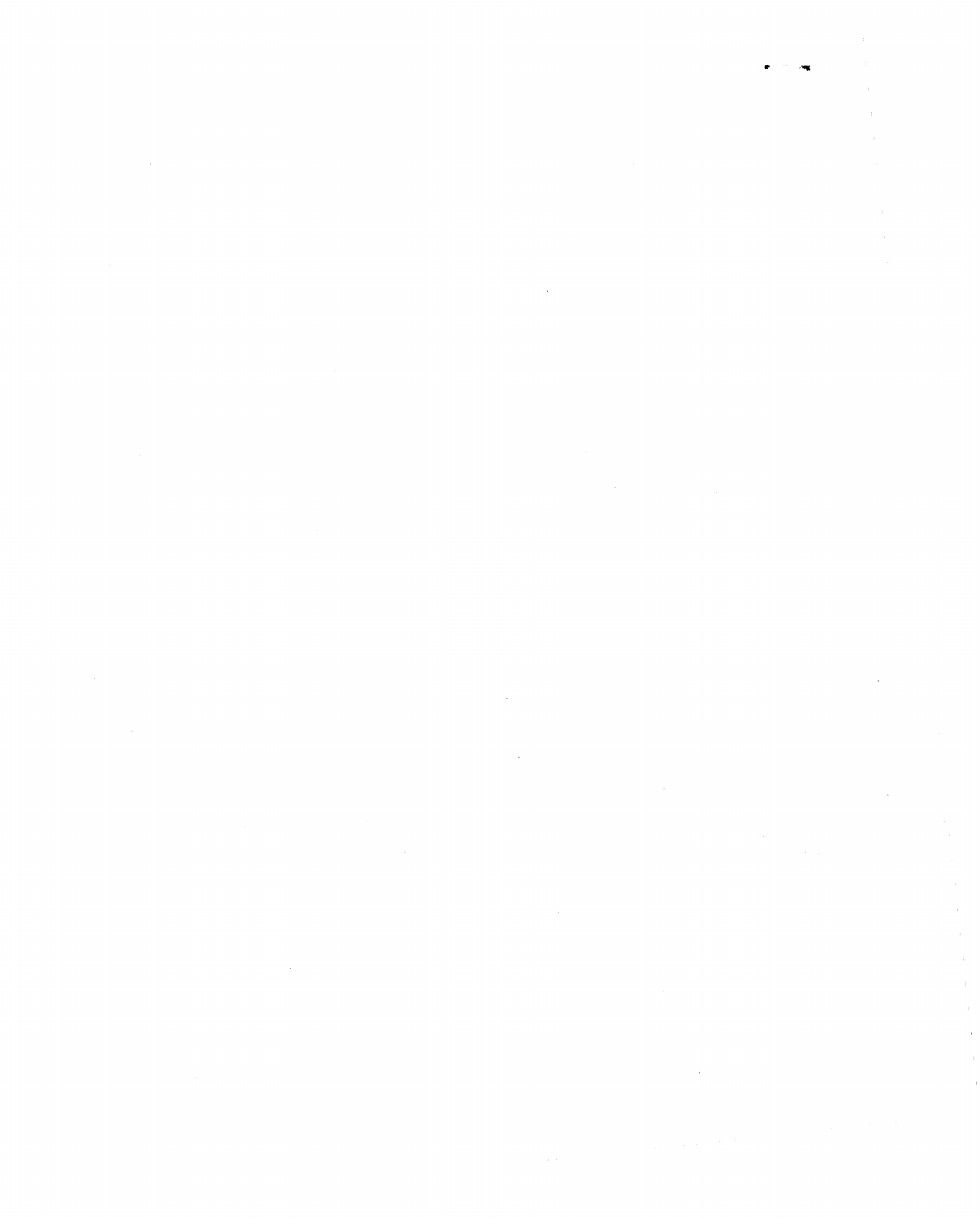## **NOTICE OF EXEMPTION**

|     |                                                       | <b>NOTICE OF EXEMPTION</b>  |                                                                                                            |  |  |
|-----|-------------------------------------------------------|-----------------------------|------------------------------------------------------------------------------------------------------------|--|--|
| TO: | Office of Planning and Research                       | FROM:<br>(Public<br>Agency) | CLERK OF THE<br>Cucamonga Valley water District<br>Cucamonga Valley water District<br>2021 JUN 10 PM 1: 36 |  |  |
|     | P. O. Box 3044, Room 113<br>Sacramento, CA 95812-3044 |                             | COUNTY OF SAN DERINANC<br><b>CALIFORN A</b>                                                                |  |  |
| ⊠   | Clerk of the Board of Supervisors                     | Address                     | 10440 Ashford St.                                                                                          |  |  |
|     | or                                                    |                             | Rancho Cucamonga CA 91730-2799                                                                             |  |  |
|     | <b>County Clerk</b>                                   |                             |                                                                                                            |  |  |
|     | County of:                                            |                             |                                                                                                            |  |  |

| 1. | Project Title:                                                                                                                                                                                                                                                                                                                                |                    |                                                                             | CP21046 Replace Siphon in Foothill Blvd & Deer Creek<br>Channel                                                                                                                                                                                                                                            |  |  |
|----|-----------------------------------------------------------------------------------------------------------------------------------------------------------------------------------------------------------------------------------------------------------------------------------------------------------------------------------------------|--------------------|-----------------------------------------------------------------------------|------------------------------------------------------------------------------------------------------------------------------------------------------------------------------------------------------------------------------------------------------------------------------------------------------------|--|--|
| 2. |                                                                                                                                                                                                                                                                                                                                               | Project Applicant: |                                                                             | Cucamonga Valley Water District                                                                                                                                                                                                                                                                            |  |  |
| 3. | Project Location - Identify street address and<br>cross streets or attach a map showing project site<br>(preferably a USGS 15' or 7 1/2' topographical<br>map identified by quadrangle name):                                                                                                                                                 |                    |                                                                             | Project is located on Foothill Blvd. between Center Ave.<br>& Hermosa Ave. and Hermosa Ave. between Foothill<br>Blvd. and Hampshire St. Channel in the city of Rancho<br>Cucamonga, CA.<br><b>USGS Guasti Quadrangle California 7.5-Minute Series</b><br>(Topographic) Southeast Grid of Row 75 and Column |  |  |
|    |                                                                                                                                                                                                                                                                                                                                               |                    |                                                                             | 47.                                                                                                                                                                                                                                                                                                        |  |  |
|    |                                                                                                                                                                                                                                                                                                                                               |                    |                                                                             | 34°06'23.7"N 117°34'44.5"W                                                                                                                                                                                                                                                                                 |  |  |
| 4. |                                                                                                                                                                                                                                                                                                                                               |                    | (a) Project Location - City: Rancho Cucamonga                               | (b) Project Location - County: San Bernardino                                                                                                                                                                                                                                                              |  |  |
| 5. | Description of nature, purpose, and beneficiaries<br>of Project:                                                                                                                                                                                                                                                                              |                    |                                                                             | This project will construct approximately 1,900 linear<br>feet of new 8-inch sewer main, to replace the exisiting<br>siphon, in the city of Rancho Cucamonga, California.                                                                                                                                  |  |  |
| 6. |                                                                                                                                                                                                                                                                                                                                               |                    | Cucamonga Valley Water District<br>Name of Public Agency approving project: |                                                                                                                                                                                                                                                                                                            |  |  |
| 7. | Name of Person or Agency undertaking the<br>project, including any person undertaking an<br>activity that receives financial assistance from the<br>Public Agency as part of the activity or the person<br>receiving a lease, permit, license, certificate, or<br>other entitlement of use from the Public Agency<br>as part of the activity: |                    |                                                                             | Cucamonga Valley water District<br>DATH PILED & POSTED<br>Posted On: 06/10/2021<br>Removed On: 07/23/2021<br>Receipt No: 36 - 06102021 - 355                                                                                                                                                               |  |  |
| 8. |                                                                                                                                                                                                                                                                                                                                               |                    | Exempt status: (check one)                                                  |                                                                                                                                                                                                                                                                                                            |  |  |
|    | (a)                                                                                                                                                                                                                                                                                                                                           |                    | Ministerial project.                                                        | (Pub. Res. Code § 21080(b)(1); State CEQA Guidelines §<br>15268)                                                                                                                                                                                                                                           |  |  |
|    | (b)                                                                                                                                                                                                                                                                                                                                           | $\vert \ \vert$    | Not a project.                                                              |                                                                                                                                                                                                                                                                                                            |  |  |
|    | (c)                                                                                                                                                                                                                                                                                                                                           |                    | <b>Emergency Project.</b>                                                   | (Pub. Res. Code § 21080(b)(4); State CEQA Guidelines §<br>15269(b),(c))                                                                                                                                                                                                                                    |  |  |
|    | (d)                                                                                                                                                                                                                                                                                                                                           | ⊠                  | Categorical Exemption.<br>State type and section number:                    | State CEQA Guidelines Sections 15301 (b) & 15303 (d)                                                                                                                                                                                                                                                       |  |  |
|    | (e)                                                                                                                                                                                                                                                                                                                                           |                    | Declared Emergency.                                                         | (Pub. Res. Code § 21080(b)(3); State CEQA Guidelines §<br>15269(a)                                                                                                                                                                                                                                         |  |  |
|    | (f)                                                                                                                                                                                                                                                                                                                                           | $\Box$             | Statutory Exemption.<br>State Code section number:                          |                                                                                                                                                                                                                                                                                                            |  |  |

÷

 $\sigma$   $\sim$   $\sim$   $\sigma$ 

 $\hat{\boldsymbol{\gamma}}$ 

Ť,